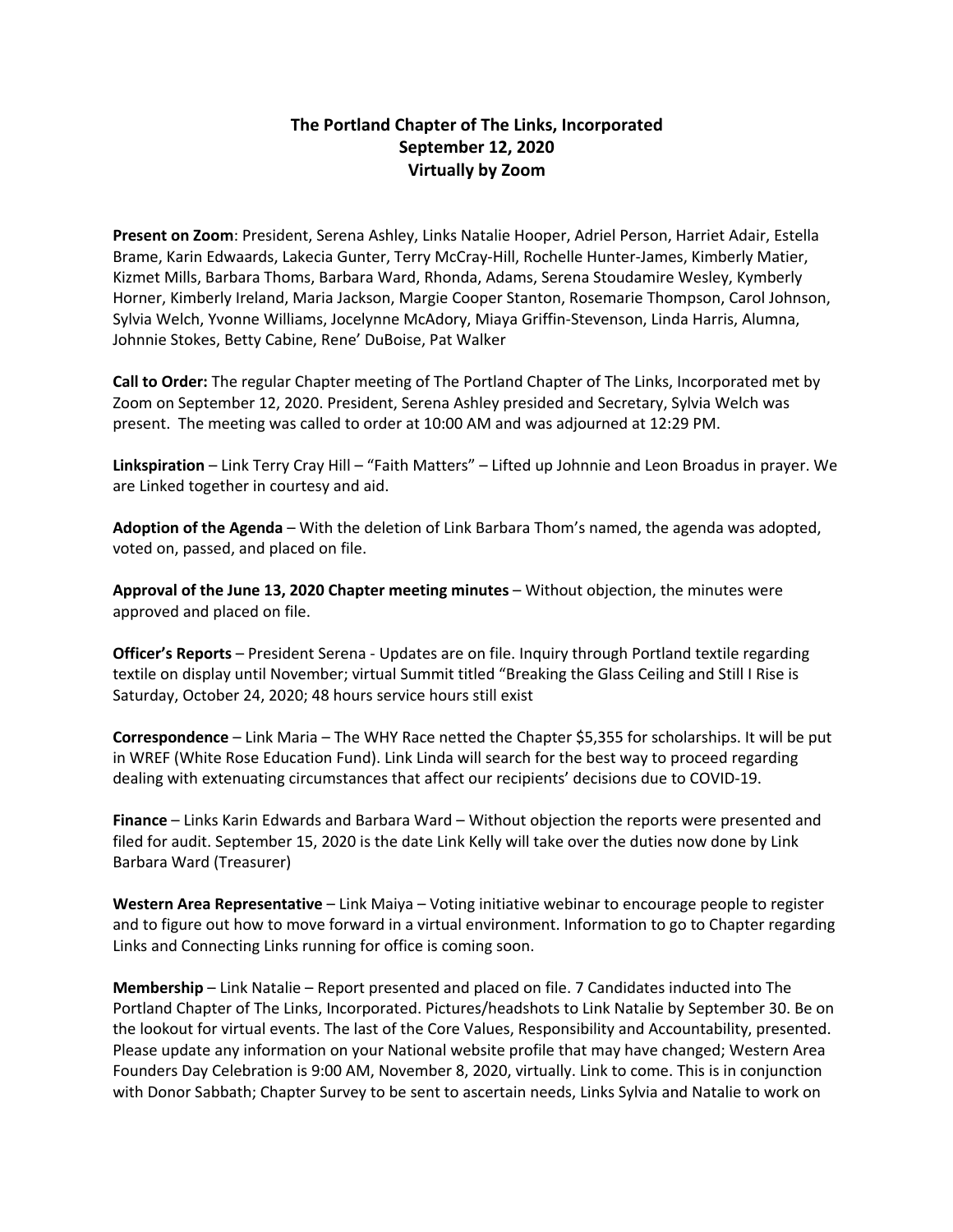1N5; Please "Track it forward". Link Linda will contact SEI for possible participants for the Program (Umbrella) Project. Also, Excel spreadsheet of Scholarship recipients is to be made or sought if one already exists.

**Health and Human Services** – Link Yvonne – Report presented and placed on file. Link Yvonne gave dates and times for September Healthy moment opportunities: Steps Challenges, walk schedules and due dates, and explanations for each.

### **Standing Committees**

**Programs** – Link Kimberly Matier – Report presented placed on Chapter Website - Program Committee to meet 6:00 – 7:00 PM, September 16, 2020.

**National Trends & Services** – Link Linda – Report presented and filed - Concerning a need for more voter turnout and engagement needed from Black people as well as others for a fair election in order to reach our goals. Links were given the opportunity to be trained.

**Audit** – Link Rochelle Hunter-James – Report presented and uploaded to the Chapter website. Link Adriel Person will take over the duties of Rochelle Hunter-James on the Audit Committee.

**Legislative Affairs & Legal issues** – Link Linda - Report presented and placed on file. Working with League of Women Voters to work on Police accountability. Link Carol Johnson is the new Chair of this committee.

**45th Western Area Conference** – President Serena – Report presented - Link Natalie put together a spreadsheet and disseminated it by email. Please sign up on it for committees. Our biggest responsibility is the Host party. Final details need to be buttoned-up. Conference, June  $2 - 6$ . More guidance to come.

### **Special Committee**

**Social/Courtesy** – Birthdays from June through September noted – Links Jocelynne, Maria, LaKecia, Estella, Natalie, Kelly, Barbara Thoms, Rochelle Hunter-James, Alumna Betty Cabine and Geneva Jones (100 years old).

**Unfinished Business** – Social/Courtesy, Arts, BLM, and Scholarship Chairs needed.

**New Business** – Nominating Committee consists of: Links Barbara Thoms, Barbara Ward, Sylvia Welch, Karin Edwards, Estella Brame. Sylvia Welch, Chair.

**Motion: Link Carol Johnson moved and it was seconded to accept the slate of 5 candidates for the Nominating Committee. The motion carried unanimously**.

#### **Announcements**

Link Sylvia is sending the Code of Ethics and Standards Form. It is to be filled out and emailed or scanned back to her. All member forms must be turned in by September 30, 2020 so please send them as soon as possible.

Link Estella will send an email with information about the way the Links October pictures are to be taken. Antonio Harris will take them at his house, outdoors, on October  $3<sup>rd</sup>$  and  $17<sup>th</sup>$ .